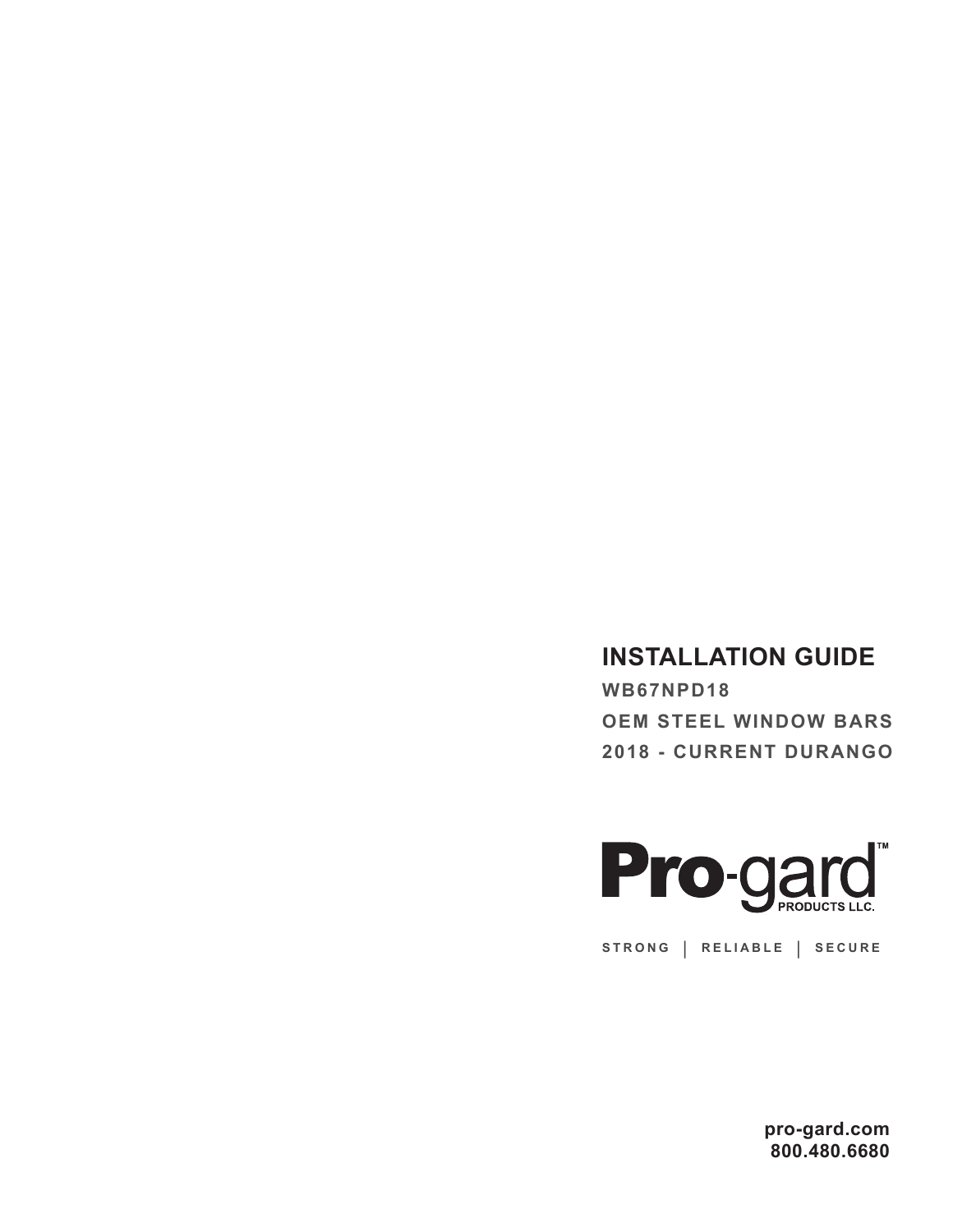#### THESE COMPONENTS ARE REQUIRED TO INSTALL THE PARTITION



## **I. The following tools will be required to complete the installation.**

A. Philip head screw driver

B. 3/32"Drill bit

#### **II. Window bar installation instructions.**

A. Open the passenger and driver side rear doors. Roll down both rear window for the installation.

B. Put the widnow bars in place and use the door lock to locate window bars. To seat the window bars use both hands to grip and clamp the trim so that the tabs on the window bars go into the window track area. (See fig. 1)



E. Once the window bars are seated all the way down than use a marker to mark the center points of the screw holes in the upper frame.